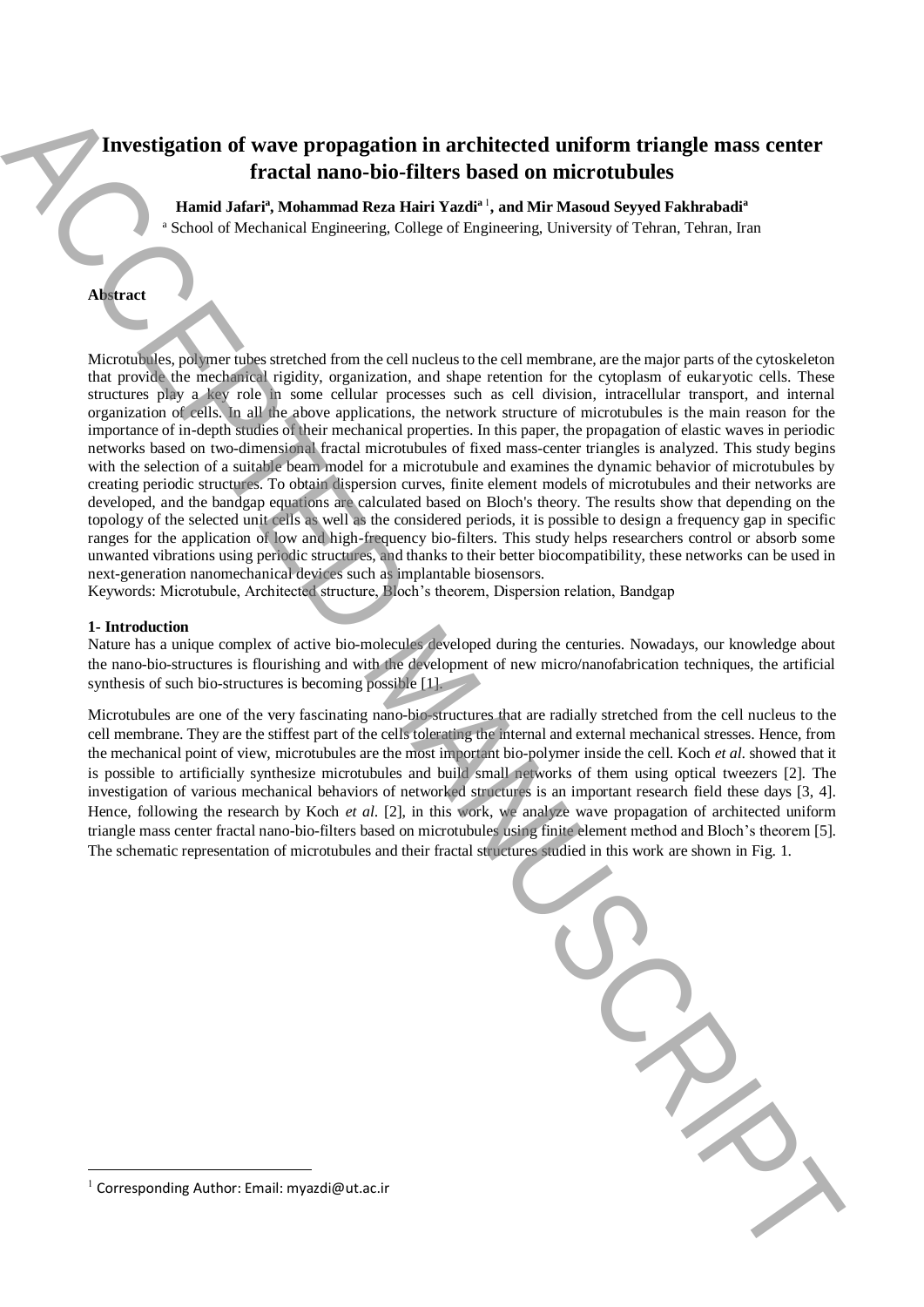

Fig. 1. Schematic representation of microtubules and their uniform triangle mass center fractal structures

### **2- Methodology**

As shown in Fig. 2, microtubule elements have three degrees of freedom on each node, i. e. longitudinal translation (u), transverse translation (v), and bending (φ) about the z-axis.



Fig. 2. Microtubule element and its degrees of freedom.

According to Newton's second law, the governing equation of the in-plane motion of a microtubule is written as Eq. (1).

$$
\begin{bmatrix} \ddot{u}_1 \\ \ddot{v}_1 \\ \ddot{\theta}_1 \\ \ddot{u}_2 \\ \ddot{v}_2 \\ \ddot{\phi}_2 \end{bmatrix} + \begin{bmatrix} K \end{bmatrix}_{6 \times 6} \begin{bmatrix} u_1 \\ v_1 \\ \phi_1 \\ u_2 \\ u_2 \\ \phi_2 \end{bmatrix} = \begin{bmatrix} f_{1x} \\ f_{1y} \\ M_1 \\ f_{2x} \\ f_{2y} \\ M_2 \end{bmatrix}
$$
 (1)

where  $f_x$ ,  $f_y$ , and *M* denote the axial force, transverse force and bending moment applied on each node. Also, [M]<sub>6×6</sub> and  $[K]_{6\times 6}$  are the mass and stiffness matrices, respectively. The detailed formulations of these matrices [6] are presented in the full paper.

Via assembling the above elements into the unit cell of the networked structures in Fig. 1 and using the proper transformation matrices to transform the parameters from the local coordinate system to the global coordinate system, we can write the governing equation of the motion of the whole unit cell as Eq. (2).

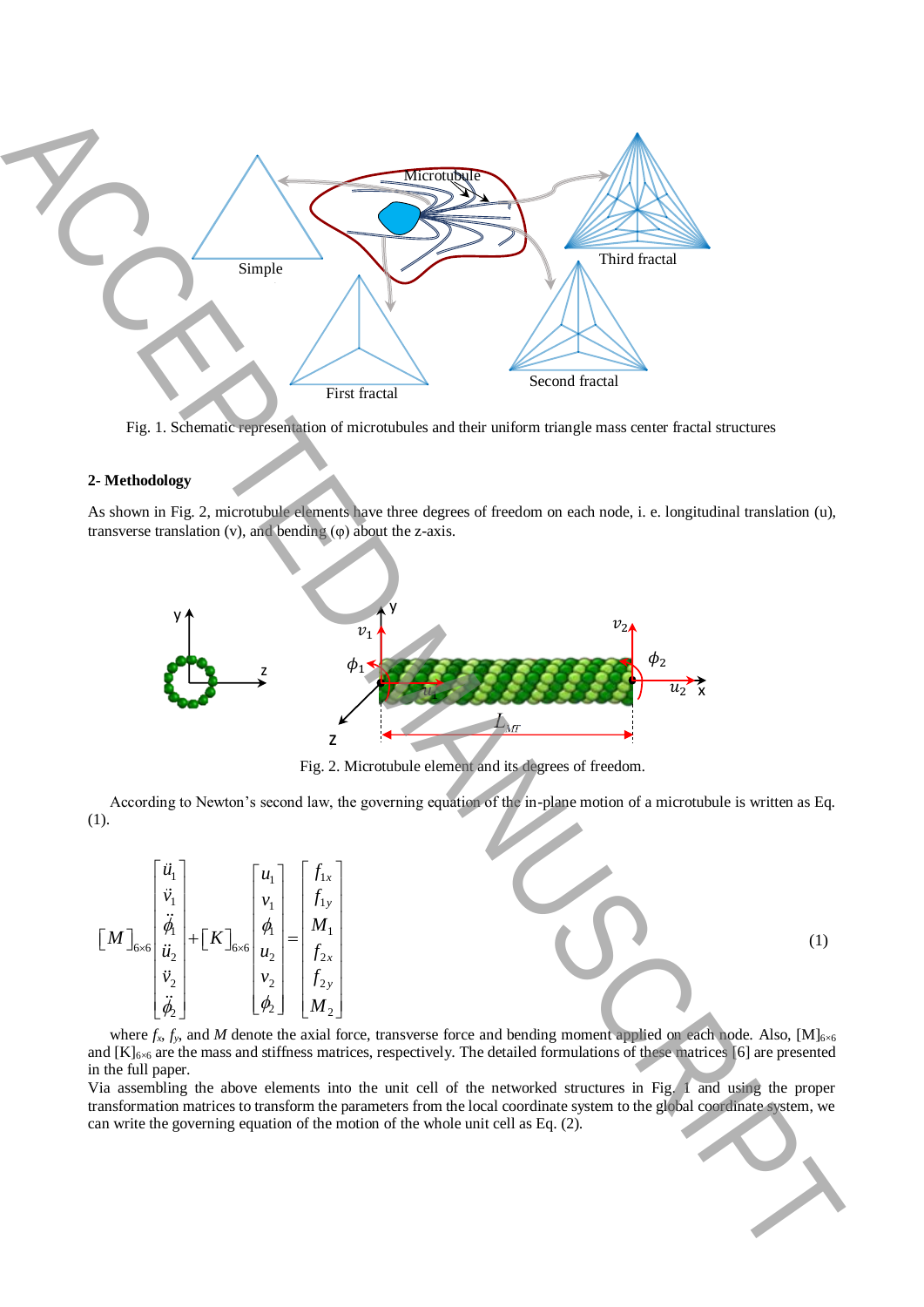# $\left[ M \right]_{r \times r} \ddot{q}_r + \left[ K \right]_{r \times r} q_r = f_r$

### **3- Results ad discussion**

| $[M]_{rx} \ddot{q}_r + [K]_{rx} q_r = f_r$                                                                                                                                                                                                                                                                                                                                                                                                                                                                                                                                                                                                                                       | (2)                                 |
|----------------------------------------------------------------------------------------------------------------------------------------------------------------------------------------------------------------------------------------------------------------------------------------------------------------------------------------------------------------------------------------------------------------------------------------------------------------------------------------------------------------------------------------------------------------------------------------------------------------------------------------------------------------------------------|-------------------------------------|
| where r is the number of degrees of freedom of the unit cell and $\ddot{q}_r$ , $q_r$ , and $f_r$ denote the acceleration,<br>displacement, and force on each node, respectively. Eq. (2) is solved considering Bloch's theorem [5] and the dispersion                                                                                                                                                                                                                                                                                                                                                                                                                           |                                     |
| curves of the periodic structures are obtained in the irreducible Brillouin zone [3].                                                                                                                                                                                                                                                                                                                                                                                                                                                                                                                                                                                            |                                     |
| <b>3- Results ad discussion</b><br>In this section, the results of the work are presented in the form of dispersion curves within the normalized frequency                                                                                                                                                                                                                                                                                                                                                                                                                                                                                                                       |                                     |
| range of $0 \le \Omega \le 5$ . The frequencies are normalized by the fundamental frequency of a doubly clamped microtubule<br>beam. The geometries and mechanical properties of the microtubules are presented in Table 1 [4].                                                                                                                                                                                                                                                                                                                                                                                                                                                  |                                     |
| Table 1. The geometries and mechanical properties of the microtubules [4].                                                                                                                                                                                                                                                                                                                                                                                                                                                                                                                                                                                                       |                                     |
| Geometries and mechanical properties                                                                                                                                                                                                                                                                                                                                                                                                                                                                                                                                                                                                                                             | Numerical values                    |
| Length                                                                                                                                                                                                                                                                                                                                                                                                                                                                                                                                                                                                                                                                           | $1 \mu m$                           |
| <b>Inner</b> diameter                                                                                                                                                                                                                                                                                                                                                                                                                                                                                                                                                                                                                                                            | $16 \text{ nm}$                     |
| Outer diameter                                                                                                                                                                                                                                                                                                                                                                                                                                                                                                                                                                                                                                                                   | 25 nm                               |
| <b>Elastic modulus</b>                                                                                                                                                                                                                                                                                                                                                                                                                                                                                                                                                                                                                                                           | 2 GPa                               |
| Poisson's ratio                                                                                                                                                                                                                                                                                                                                                                                                                                                                                                                                                                                                                                                                  | 0.3                                 |
|                                                                                                                                                                                                                                                                                                                                                                                                                                                                                                                                                                                                                                                                                  |                                     |
| Density                                                                                                                                                                                                                                                                                                                                                                                                                                                                                                                                                                                                                                                                          | $1470 \frac{\text{kg}}{\text{m}^3}$ |
| The dispersion curves in Fig. 3 have a local resonance bandgap blocking the waves in the shown frequency range.<br>alized Frequency, 2<br>Unit cell<br>Norm<br>$\mathbf 0$<br>X<br>M<br>G<br>G<br>Wave Vector, k<br>Fig. 3. Dispersion curves of a periodic structure with the unit cell of the simple triangle.<br>Changing the structure of the simple triangle to the triangular first fractal without the change in the mass center of the<br>unit cell leads to the dispersion curves of Fig. 4. As shown in this figure, adding more microtubules to the unit cell induces<br>an additional bandgap at the expense of decreasing the width of the local resonance bandgap. |                                     |
|                                                                                                                                                                                                                                                                                                                                                                                                                                                                                                                                                                                                                                                                                  |                                     |



Fig. 3. Dispersion curves of a periodic structure with the unit cell of the simple triangle.